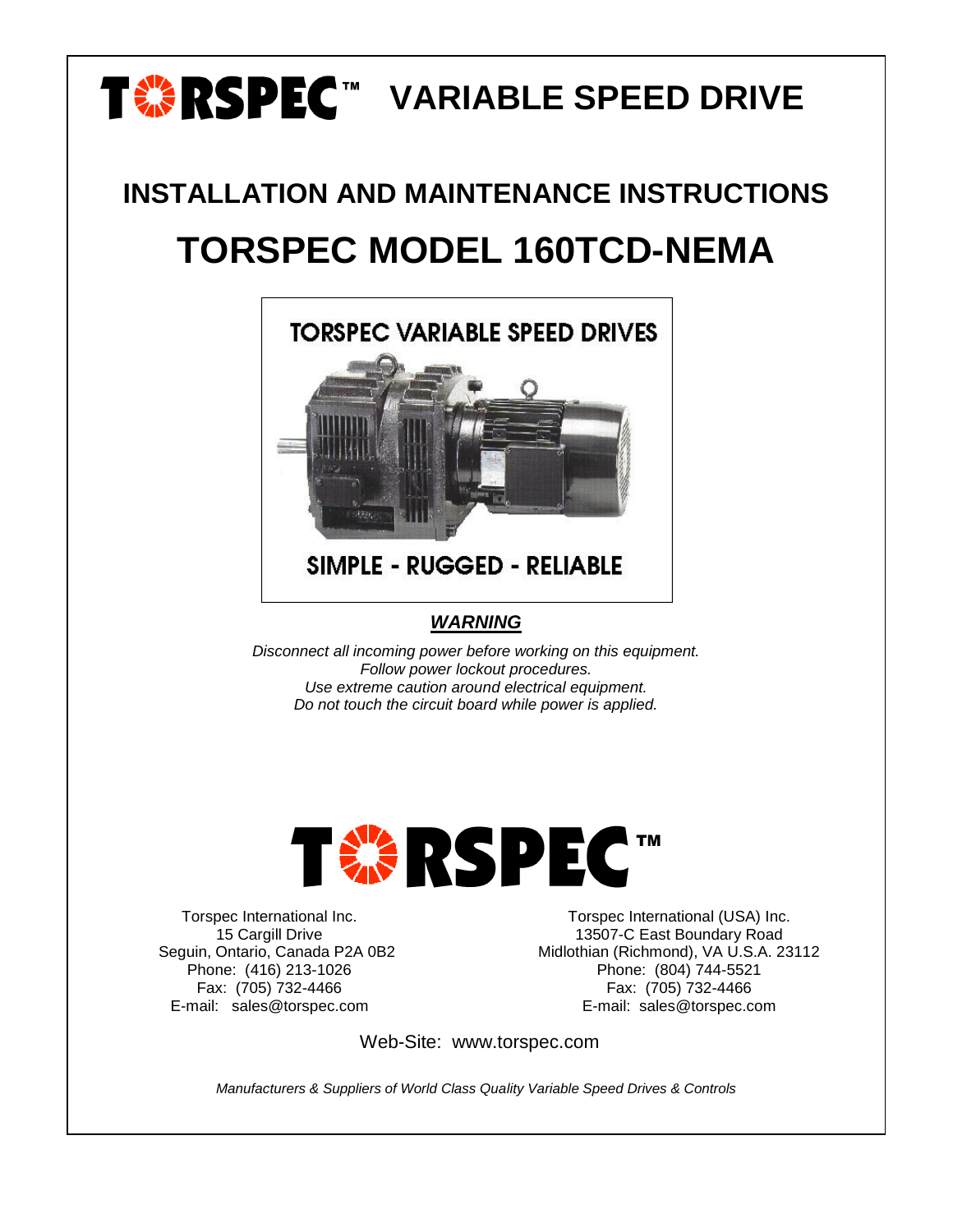## **TORSPEC MODEL 160TCD-NEMA DISMANTLING INSTRUCTIONS**

*CAUTION* - BE SURE TO DISCONNECT POWER AND FOLLOW LOCK--OUT PROCEDURES AS SPECIFIED BY LAW *BEFORE* OPENING ANY TERMINAL BOXES OR TOUCHING ANY WIRING.

- D1: Open terminal box and disconnect drive wires*. EXTREME CAUTION* should be exercised with the small wires going to the tach generator, as they can be easily broken. *Hint: (Look for broken wires, or poor connections.)*
- D2: Remove four bolts holding output assembly to main casing. Remove output assembly while feeding wires through the hole, once the wires are free, the output assembly can be completely removed. *Hint: (Look for physical damage, remove any build up of foreign material on polewheel which*

*could cause binding. Binding will cause the drive to run at full speed when the motor is started even if the clutch is turned off.)*

- D3: The polewheel is removed by removing the bolt in the center that is attaching it to the output shaft and inserting a larger 16mm bolt to push it off.
- D4: The coil is held in place by a circlip at the back and silicone sealant at the front. After removing the circlip it is necessary to use a thin blade to break the sealant between the coil form and the front of the output assembly. *Care must be used, the former is breakable. Hint: (Look for physical damage, signs of overheating, coil should be 20 to 40 ohms depending on size. Low resistance will cause the control fuses to blow, too high will result in poor performance.)*
- D5: To separate the coil and tach wires cut the waxed string and *carefully* slide the rubber tube off. If the tach is being replaced, a string or small wire tied to the old tach wires before removing can be used to assist in pulling in the new wires.

*Hint: (Look for broken wires, tach should be 220 ohms, a bad tach will cause the drive to run at full speed when the controller is energized.)*

D6: Remove the tach cover plate and tach stator mounting plate with tach stator. The tach armature is held in place by a setscrew and can be pulled off. *Be sure not to damage the magnetic strip.*

*Hint: (Look for broken magnetic strip, this will give the same symptoms as a bad tach.)*

- D7: Remove the shaft out of the assembly from the input shaft side by pressing on the output side of the shaft.
- D8: The rear bearing and front bearing race that is still on the shaft can now be removed. The front outer bearing race can also be removed from the stator body.
- D9: Remove the motor adapter flange from the main casing. Remove the 6 cap head screws holding the torque tube assembly to the hub on the motor shaft. Two grub screws hold the hub on the shaft, be sure to remove these grub screws completely as one is counter sunk into the shaft. *Hint: (Look for pitting and/or lifting of the copper lining on the torque tube, this is what transmits the power and damage here will cause the drive to be short of power)*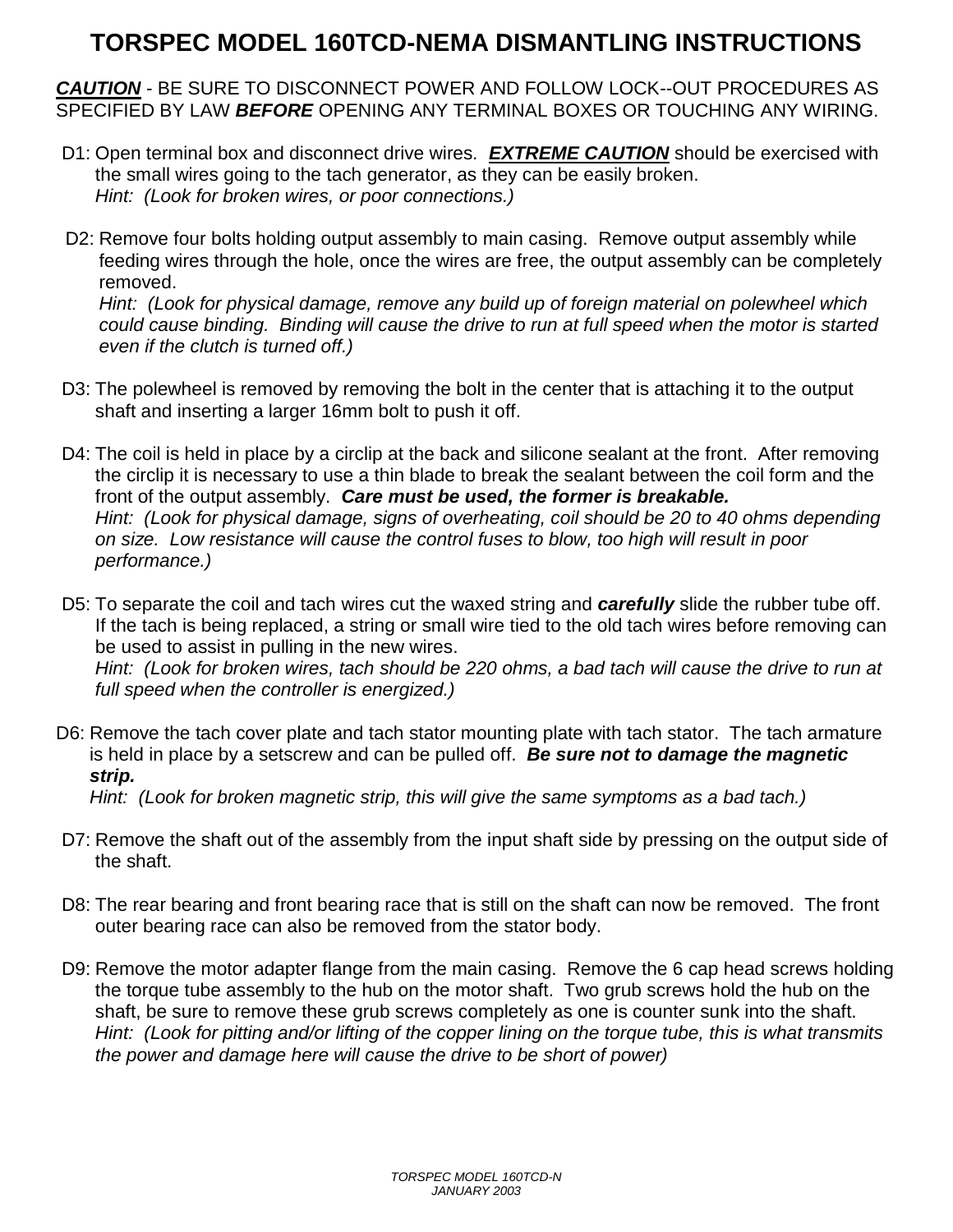## **TORSPEC MODEL 160TCD-NEMA ASSEMBLY INSTRUCTIONS USE A THREAD LOCKING COMPOUND ON ALL BOLTS**

- A1: If the motor is being replaced it will be necessary to dimple the shaft in the same location as the original motor. *This location is critical for proper alignment*. Use an anti-seize compound on the shaft. Mount the torque tube hub with one of the grub screws in the dimple
- A2: Mount the motor adapter flange onto the motor flange with the flat on the bottom. Mount the torque tube on the hub. Bolt the motor assembly onto the main casing.
- A3: Mount the pre-greased rear bearing onto the shaft by pressing on the outer and inner race with a press, *do not hammer*. Press the front outer bearing into the stator body and the inner race on to the shaft with the press. Insert the shaft assembly into the output assembly from the rear side by pressing on the inner and outer rear bearings. Install rear bearing retaining plate onto stator body.
- A4: Mount the armature onto the shaft. Feed the tach wires through the hole in the output assembly and slide the tach stator plate over the shaft and bolt to the output assembly. *Be sure not to pinch the tach wires*.
- A5: Apply silicone rubber to the front of the main coil and push the coil onto the output assembly. Install the coil circlip. Push the tach wires, then the coil wires into the rubber sleeving. Tie off with a piece of waxed string.
- A6: Bolt the polewheel onto the shaft ensuring the spring pins are in place and the polewheel completely seats.
- A7: Insert the output assembly into the casing while feeding the wires through the hole. Bolt into place on main casing.



*TORSPEC MODEL 160TCD-N JANUARY 2003*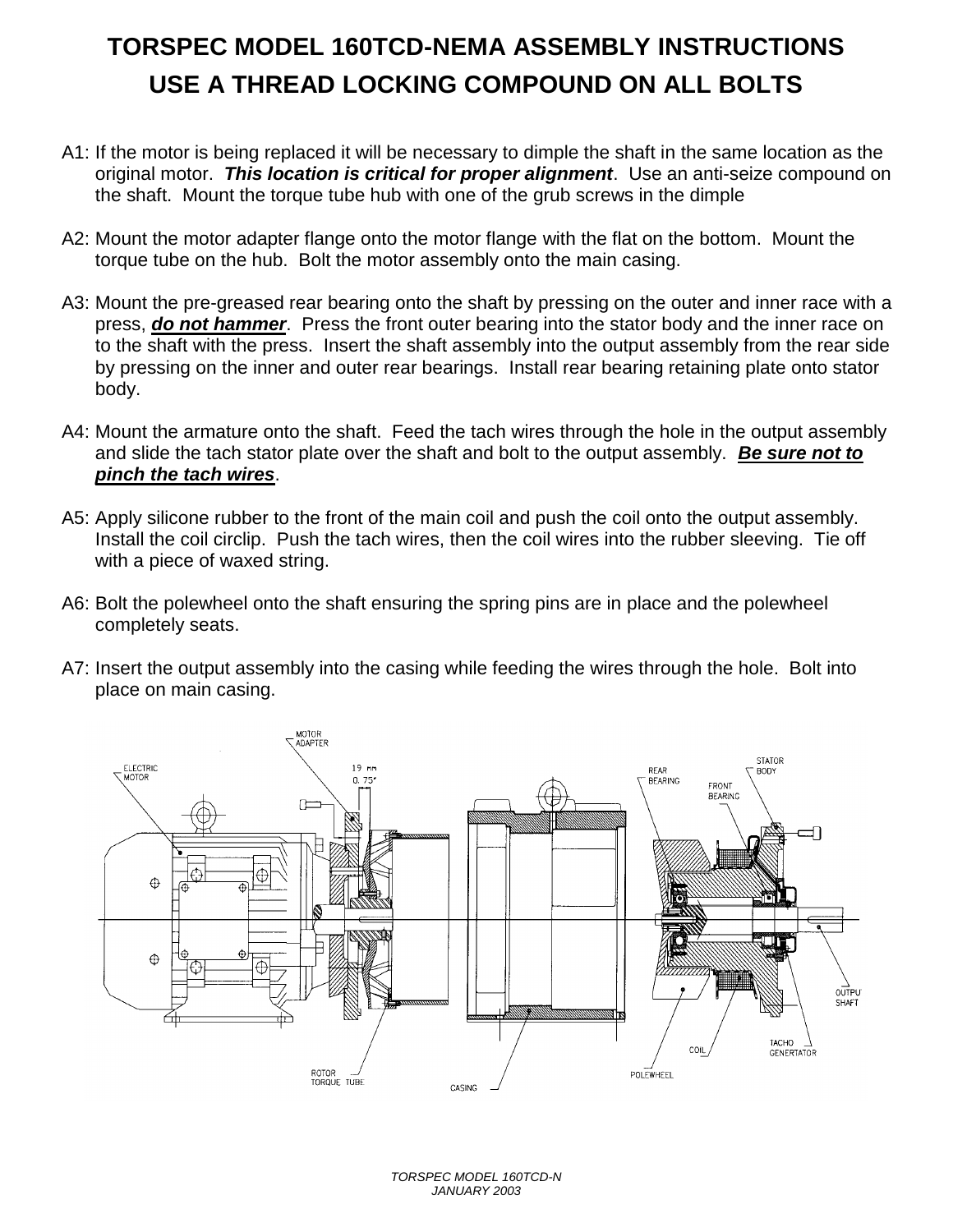### **TORSPEC 160TCD-N PARTS LIST**

| <b>PART</b>  | <b>DESCRIPTION</b>                                                                                                                                                |
|--------------|-------------------------------------------------------------------------------------------------------------------------------------------------------------------|
| NO.          |                                                                                                                                                                   |
| 4007N        | OUTPUT SHAFT NEMA 213/215T 1-3/8" CODE S2                                                                                                                         |
| 4050N        | KEYSTOCK NEMA 215T 5/16" SQ.X2 3/8" CODES S2, F2                                                                                                                  |
| 4106N        | MOTOR ADAPTER 213/215/254/256TC FIXED BY 4-M16X40 HEX HEAD BOLT CODE D2                                                                                           |
| 4107N        | ROTOR HUB 213/215TC 1 3/8" FIXED BY 1-M8X10 CUP POINT GRUB SCREW, 1-M8X10 CONE POINT GRUB<br><b>SCREW CODE D2</b>                                                 |
| 4113N        | ROTOR HUB 254/256TC 1 5/8" FIXED BY 1-M8X10 CUP POINT GRUB SCREW, 1-M8X10 CONE POINT GRUB<br>SCREW CODE D2                                                        |
| 4115N        | OUTPUT FLANGE 213/215TC FIXED BY 4-M12X50 SOCKET HD CAP CODE F2                                                                                                   |
| 4120N        | NEMA MOTOR SEE MOTOR NAMEPLATE FOR DETAILS FIXED BY 4-1/2"X 1 3/8" SOCKET HD. CAP                                                                                 |
| 4324N        | INPUT ASSY. NEMA CODE K2                                                                                                                                          |
| 4001         | <b>CASING</b>                                                                                                                                                     |
| 4002         | STATOR BODY ASSY. FIXED BY 4-M12X40 SOCKET HD. CAP                                                                                                                |
| 4004         | TACH COVER 4-M5X35 SOCKET HD. CAP AND 4 FLAT WASHERS                                                                                                              |
| 4009         | TACH GENERATOR MOUNTING PLATE                                                                                                                                     |
| 4016         | GRILLES SMALL INLET FIXED BY 4-M6X10 PAN HD. SLOTTED                                                                                                              |
| 4017         | GRILLES LARGE OUTLET FIXED BY 6-M6X10 PAN HD. SLOTTED                                                                                                             |
| 4018         | <b>GREASE BAFFLE</b>                                                                                                                                              |
| 4019         | <b>BEARING SPACER</b>                                                                                                                                             |
| 4020         | NILOS RING 6308JV                                                                                                                                                 |
| 4022         | <b>BEARING FRONT NU308</b><br>BEARING REAR RETAINING PLATE FIXED BY 4-M5X16 SOCKET HD. CAP                                                                        |
| 4024         | OIL SEAL 40X52X8 STD. & CODE F1                                                                                                                                   |
| 4028<br>4030 | <b>COIL RETAINING RING</b>                                                                                                                                        |
| 4038         | OIL SEAL 40X55X8 CODE F2                                                                                                                                          |
| 4060         | STD. COIL FOR 4/15HP, 2/25HP FIXED BY PART NO. 4030                                                                                                               |
| 4063         | STD. COIL FOR 4/7.5HP, 4/10HP, 2/15HP, 2/20 FIXED BY PART NO 4030                                                                                                 |
| 4066         | HP COIL FOR 4/15HP, 2/25HP FIXED BY PART NO. 4030 CODES H10, H20, N1, N2                                                                                          |
| 4069         | HP COIL FOR 4/7.5HP, 4/10HP, 2/15HP, 2/20HP FIXED BY PART NO. 4030 CODES H10, H20, N1, N2                                                                         |
| 4073         | TORQUE TUBE/ROTOR ASSY. 4 POLE FIXED BY 6-M6X30 SOCKET HD. CAP                                                                                                    |
| 4079         | POLEWHEEL STD. FIXED BY 1-M12X40 HEX. HD. CAP, 1-M12 FLAT WASHER, 2-M8X24 SLOTTED SPRING PINS                                                                     |
| 4084         | TORQUE TUBE / ROTOR ASSY. FAN DRIVE FIXED BY 6-M6X30 SOCKET HD. CAP SAME AS 4073                                                                                  |
| 4087         | POLEWHEEL REDUCED FIXED BY 1-M12X40 HEX. HD. CAP, 1-M12 FLAT WASHER, 2-M8X24 SLOTTED SPRING                                                                       |
|              | PINS CODE R                                                                                                                                                       |
| 4089         | TORQUE TUBE/ROTOR ASSY. 2 POLE FIXED BY 6-M6X30 SOCKET HD. CAP                                                                                                    |
| 4097K        | POLEWHEEL REDUCED C/W AXIAL BLADES FIXED BY 1-M12X40 HEX. HD. CAP, 1-M12 FLAT WASHER, 2-M8X24<br>SLOTTED SPRING PINS CODE R                                       |
| 4173         | TORQUE TUBE NICKEL PLATED/ROTOR ASSY. 4 POLE FIXED BY 6-M6X30 SOCKET HD. CAP SAME AS 4073                                                                         |
| 4184         | TORQUE TUBE NICKEL PLATED/ROTOR ASSY. FAN DRIVE FIXED BY 6-M6X30 SOCKET HD. CAP SAME AS 4073                                                                      |
| 4189         | TORQUE TUBE NICKEL PLATED/ROTOR ASSY. 2 POLE FIXED BY 6-M6X30 SOCKET HD. CAP SAME AS 4089                                                                         |
| 4302         | TOTALLY ENCLOSED COVERS LEFT HAND FIXED BY 5-M6X16 SOCKET HD. CAP CODES T1, T2<br>TOTALLY ENCLOSED COVERS RIGHT HAND FIXED BY 5-M6X16 SOCKET HD. CAP CODES T1, T2 |
| 4303<br>4500 | TACH ARMATURE FIXED BY 1-M5X8 CUP POINT GRUB SCREW                                                                                                                |
| 4501         | HOSEPROOF COVERS SMALL INLET FIXED BY 4-M6X40 SOCKET HD. CAP CODES N1, N2                                                                                         |
| 4502         | BAFFLES FOR PART NO. 4501 CODES N1, N2                                                                                                                            |
| 4503         | HOSEPROOF COVERS LARGE OUTLET FIXED BY 4-M6X40 SOCKET HD. CAP CODES N1, N2                                                                                        |
| 4504         | BAFFLES FOR PART NO. 4503 CODES N1, N2                                                                                                                            |
| 9005         | TERMINAL BOX FIXED BY 4-M5X60 STUD, 4-M5 RUBBER WASHERS, 4-M5 FLAT WASHERS, 4-M5 LOCKNUT                                                                          |
| 9006         | <b>TERMINAL BOX LID</b>                                                                                                                                           |
| 9008         | TACH GENERATOR ASSY. FIXED BY 4-M4X16 SOCKET HD. CAP, 4-M4 FLAT WASHERS                                                                                           |
| 9014         | TERMINAL BOX GASKET X3 FOR CODES H10, H20, N1, N2, T1, T2                                                                                                         |
| 9021         | BEARING REAR 6308Z                                                                                                                                                |
| 9034         | EYEBOLT M12                                                                                                                                                       |
| 9035         | PLASTIC PLUG 1-#12 CODES T1, H10, N1                                                                                                                              |
| 9035         | PLASTIC PLUG 2- #12 CODES T1, T2                                                                                                                                  |
| 9039         | NAMEPLATE FIXED BY 4-6X1/4 TAPPING SCREWS                                                                                                                         |
| 9305         | TERMINAL BLOCK 4 WAY FIXED BY 1-M5X12 SOCKET HD. CAP                                                                                                              |
| 9306         | TERMINAL BLOCK 6 WAY FIXED BY 1-M5X12 SOCKET HD. CAP CODES B? Y?                                                                                                  |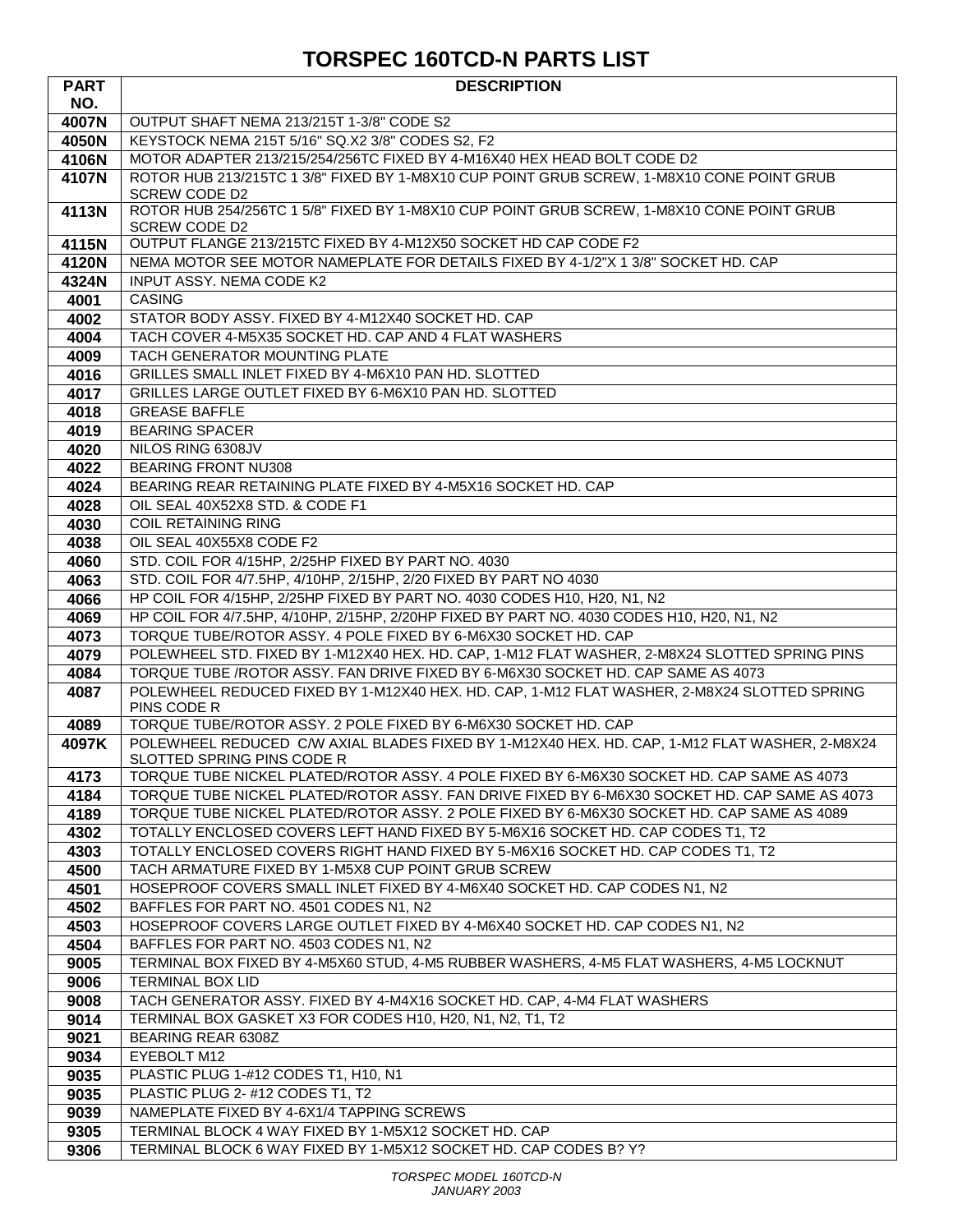## **TORSPEC MODEL 160TCD-N PARTS DIAGRAM**



4324 INPUT ASSEMBLY

4302,03 TOTALLY ENCLOSED COVERS<br>4501, 02, 03, 04 DEBRIS COVERS

╤

March/02R#

File: Instr\_160/160assyN

160TCD CLUTCH UNIT - N.E.M.A.<br>BASIC UNIT - FOOT MOUNTED

T**o**rspeg"<br>international inc.